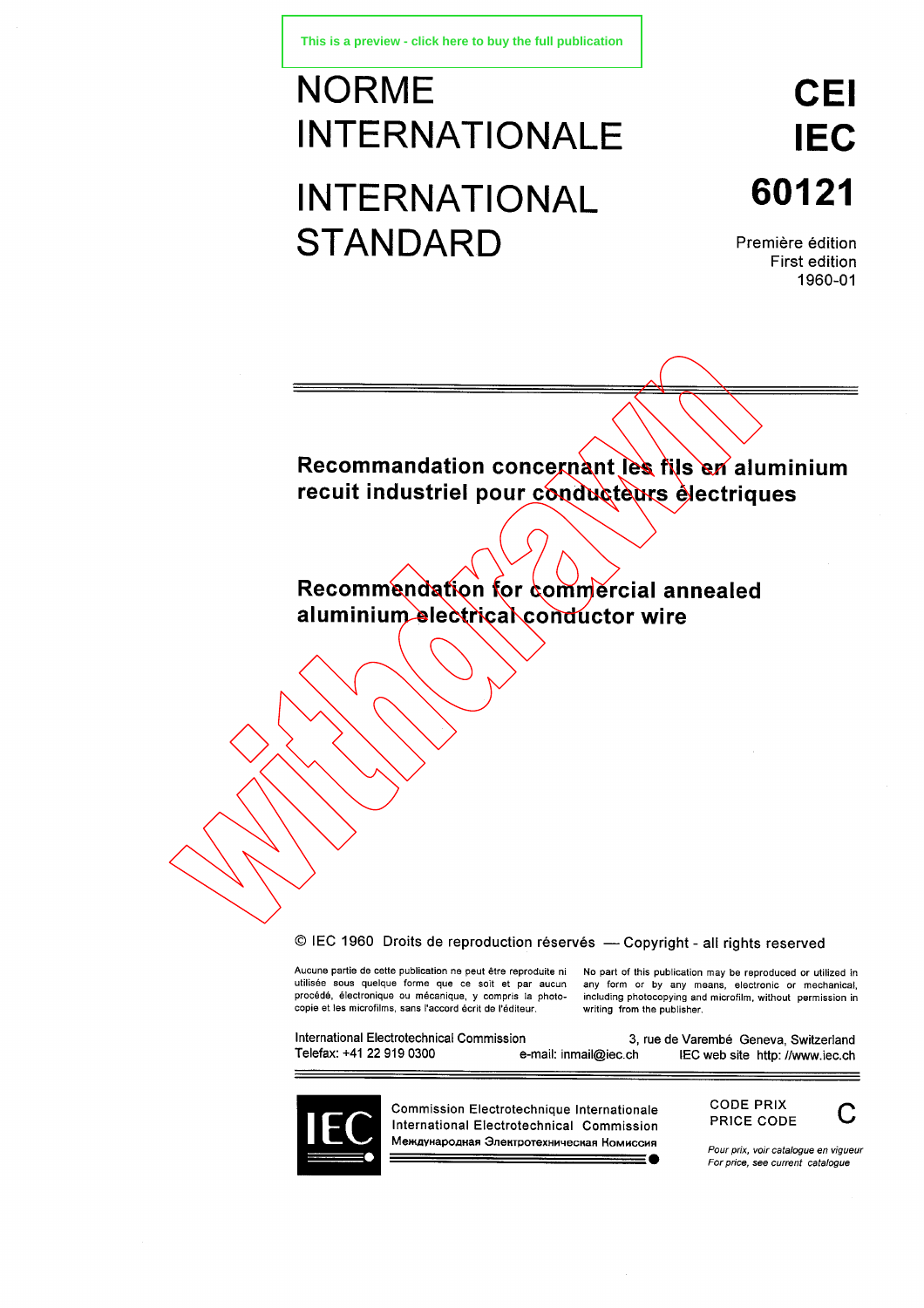$-2-$ 

### COMMISSION ÉLECTROTECHNIQUE INTERNATIONALE

## **RECOMMANDATION CONCERNANT LES FILS EN ALUMINIUM RECUIT INDUSTRIEL POUR CONDUCTEURS ÉLECTRIQUES**

#### PRÉAMBULE

- 1) Les décisions ou accords officiels de la C.E.I. en ce qui concerne les questions techniques, préparés par des Comités d'Etudes où sont représentés tous les Comités nationaux s'intéressant à ces questions, expriment dans la plus grande mesure possible un accord international sur les sujets examinés.
- 2) Ces décisions constituent des recommandations internationales et sont agréées comme telles par les Comités nationaux.
- 3) Dans le but d'encourager cette unification internationale, la C.E.I. exprime le vœu que tous les Comités nationaux ne possédant pas encore de règles nationales, lorsqu'ils préparent ces règles, prennent comme base fondamentale de ces règles les recommandations de la C.E.I. dans la mesure où les conditions nationales le permettent.
- 4) On reconnaît qu'il est désirable que l'accord international sur ces questions soit suivi d'un effort pour harmoniser les règles nationales de normalisation avec ces recommandations dans la mesure où les conditions nationales le permettent. Les Comités nationaux s'engagent à user de leur influence dans *ce* but.

Au cours de ces dernières années, le Comité d'Etudes N° 7 de la C.E.I.: Aluminium, a discuté à diverses reprises la nécessité de préparer des recommandations qui couvriraient les propriétés des fils en aluminium industriel pour conducteurs électriques de nuance autre qu'écroui dur. Aucun accord n'est intervenu jusqu'ici pour les fils de nuances intermédiaires, mais lors de la réunion de Stockholm, en juillet 1958, un accord a été réalisé sur les propriétés des fils recuits. Peu après cette réunion un projet fut préparé et soumis à l'approbation des Comités nationaux selon la Règle des Six Mois, en novembre 1958.

PRÉFACE

Les pays suivants se sont prononcés explicitement en faveur de la publication:

| Allemagne             | Norvège                                       |
|-----------------------|-----------------------------------------------|
| Autriche              | Roumanie                                      |
| Canada                | Royaume-Uni                                   |
| Danemark              | Suède                                         |
| Etats-Unis d'Amérique | <b>Suisse</b>                                 |
| Finlande              | Union des Républiques Socialistes Soviétiques |
| France                | Union Sud-Africaine                           |
| Italie                |                                               |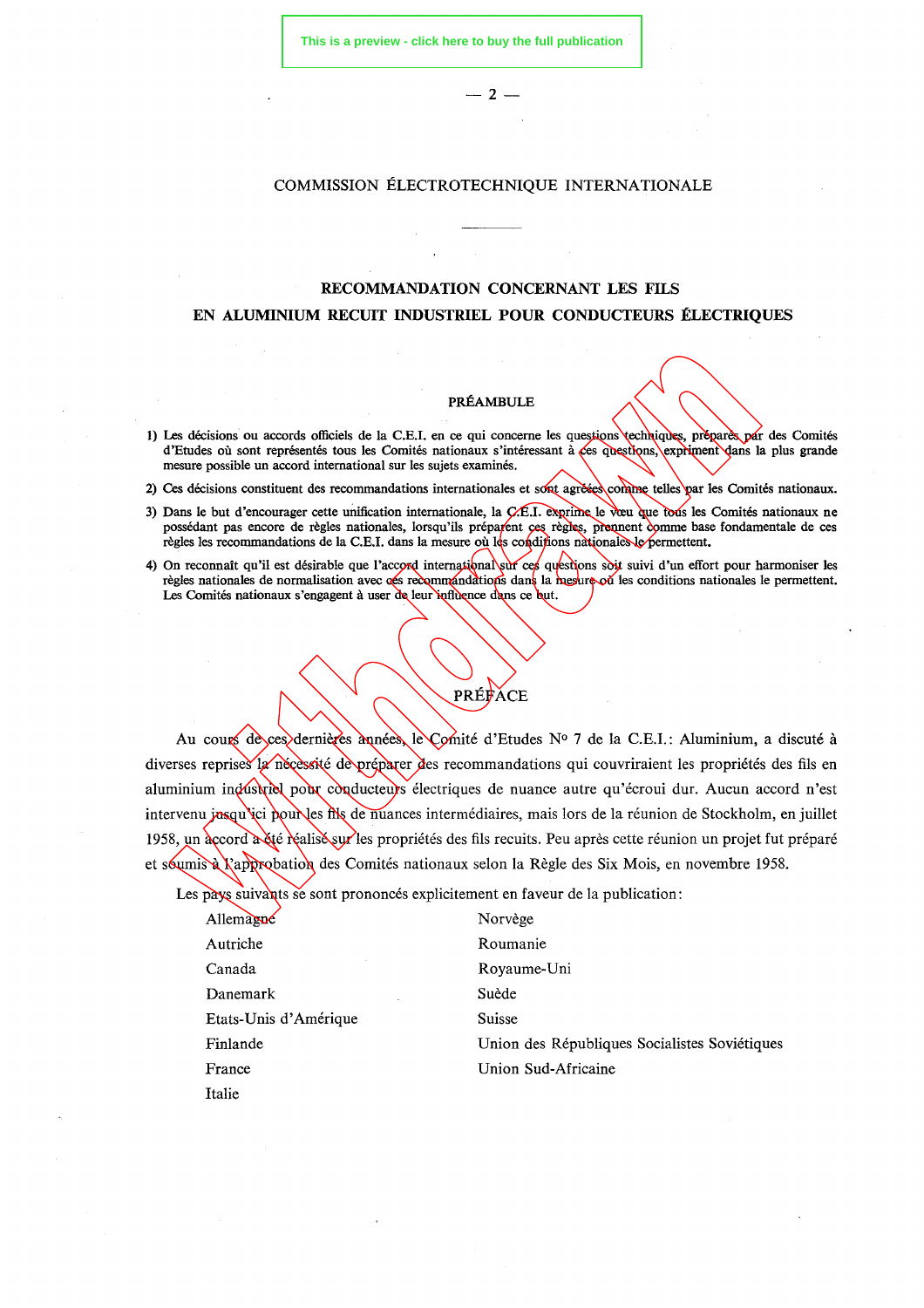— 3 —

### INTERNATIONAL ELECTROTECHNICAL **COMMISSION**

# **RECOMMENDATION FOR COMMERCIAL ANNEALED ALUMINIUM ELECTRICAL CONDUCTOR WIRE**

#### FOREWORD

- (1) The formal decisions or agreements of the I.E.C. on technical matters, prepared by Technical Committees on which all the National Committees having a special interest therein are represented, express, as hearly as possible, an international consensus of opinion on the subjects dealt with.
- (2) They have the form of recommendations for international use and they are accepted by the National Committees in that sense.
- (3) In order to promote this international unification, the I.E.C. expresses the wish that all National Committees having as yet no national rules, when preparing such rules, should use the LEC. recommendations as the fundamental basis for these rules in so far as national conditions will permit.
- (4) The desirability is recognized of extending international agreement on these matters through an endeavour to harmonize national standardization rules with these recommendations in so far as national conditions will permit. The National Committees pledge their influence towards that end.

## PREFACE

During the past few years I.E.C. Technical Committee No. 7: Aluminium, has discussed at various times the necessity of preparing recommendations to cover properties for commercial aluminium electrical conductor wire having tempers other than hard. No agreement has been reached as yet for such wire having intermediate tempers, but at the Stockholm meeting in July 1958 agreement was obtained on properties for annealed wire. Subsequent to this meeting a draft specification was prepared and submitted to the National Committees in November 1958 for approval under the Six Months' Rule.

The following countries voted explicitly in favour of publication:

| Austria     | Romania                             |
|-------------|-------------------------------------|
| Canada<br>٠ | Sweden                              |
| Denmark     | Switzerland                         |
| Finland     | Union of South Africa               |
| France      | Union of Soviet Socialist Republics |
| Germany     | United Kingdom                      |
| Italy       | United States of America            |
| Norway      |                                     |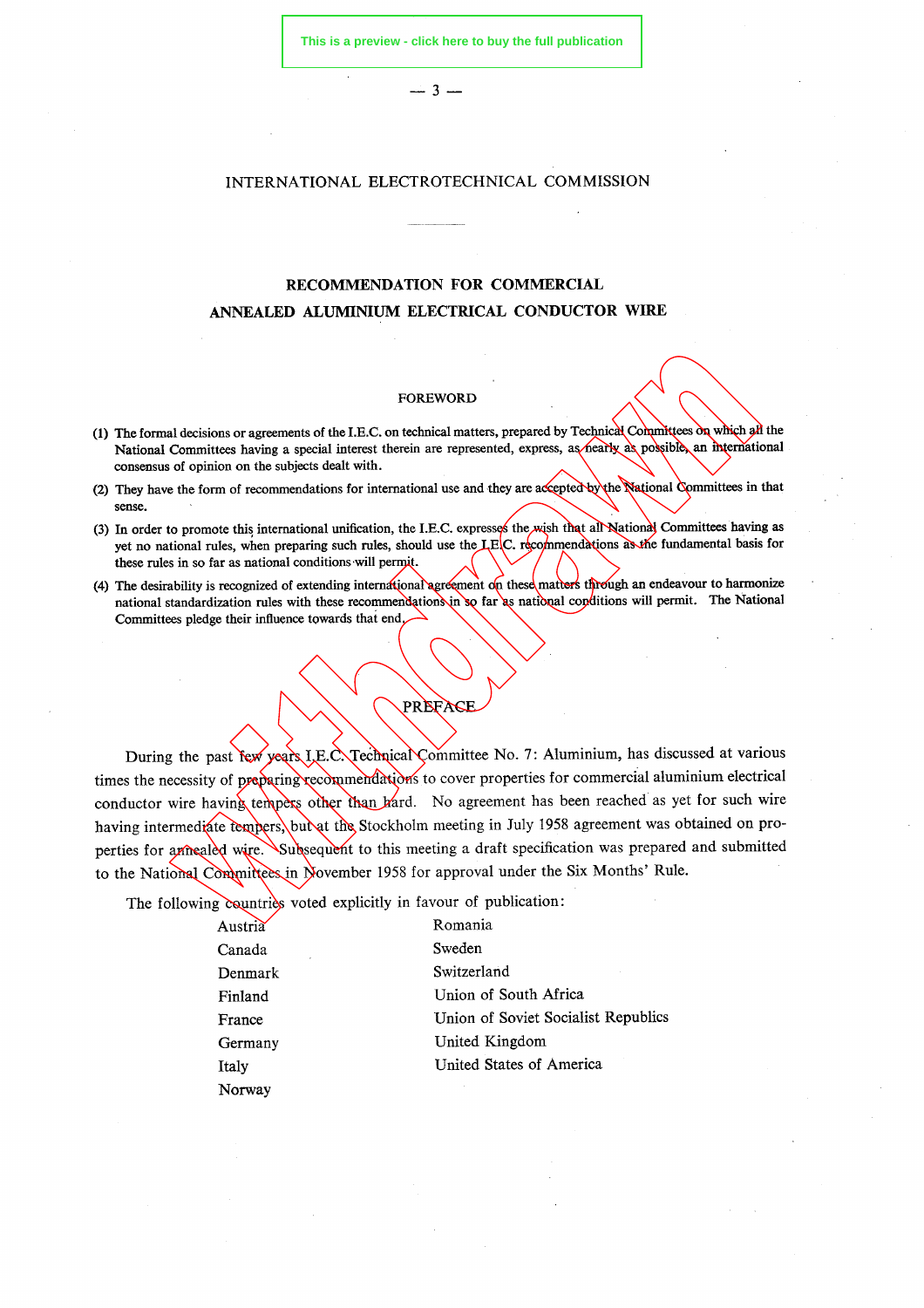**— 4 —**

# RECOMMANDATION CONCERNANT LES FILS EN ALUMINIUM RECUIT INDUSTRIEL POUR CONDUCTEURS ÉLECTRIQUES

## **1. Domaine d'application**

La présente recommandation s'applique aux fils en aluminium recuit industriel pour conducteurs électriques ayant un diamètre supérieur à 1 mm (0,0394 in).